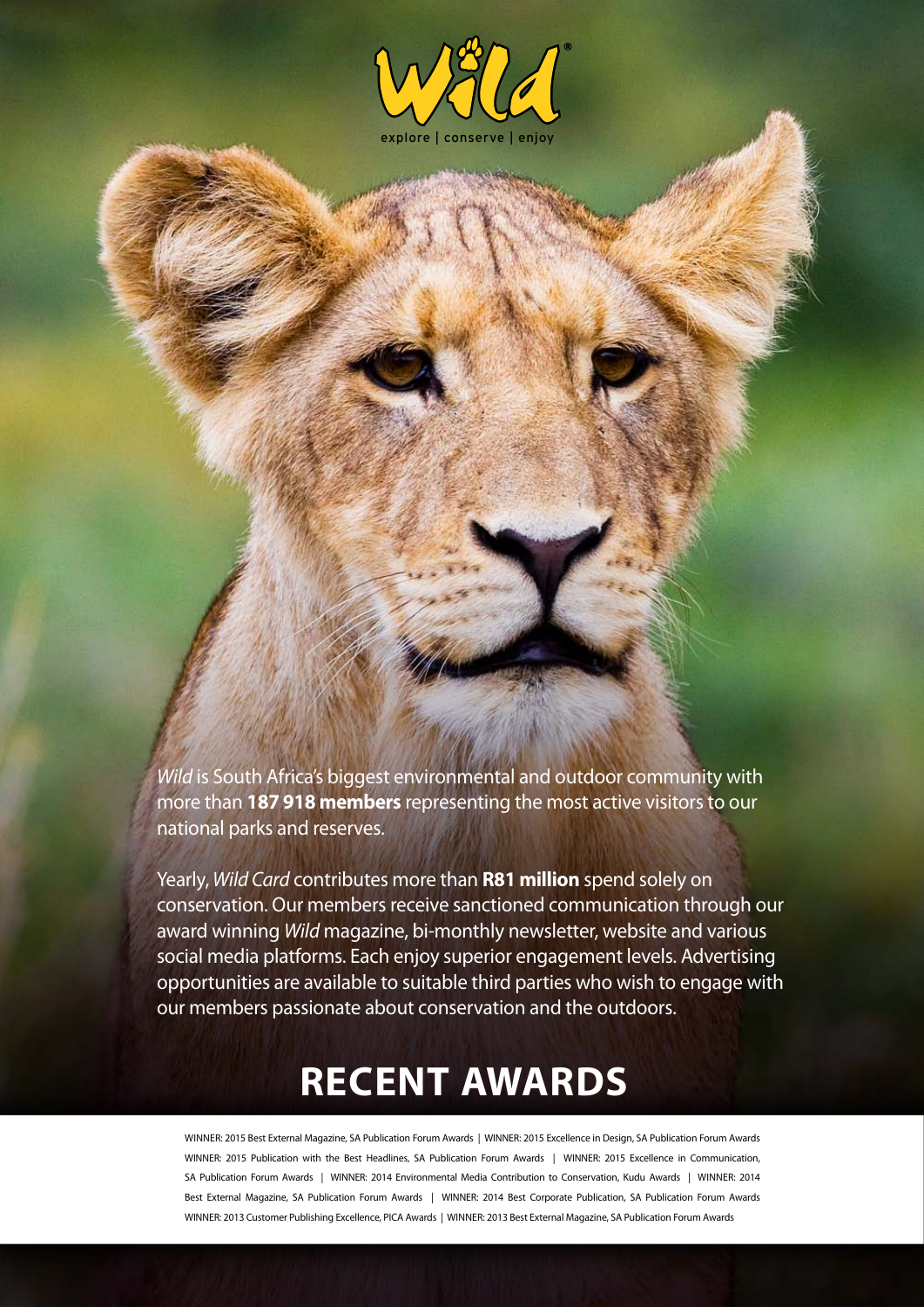

#### **Average circulation per issue: 63 535 (ABC for the period July 2015 – June 2016).**





# Digital offering

#### **Wild Card website**

**Updated regularly with news, blogs, trip reports, wildlife pictures and events, the Wild Card website is the ultimate information centre. The website draws close to** 39 786 **unique visitors a month.**

#### *Wild* **e-newsletter**

**Our monthly electronic newsletter is fun and to-the-point for members with wanderlust in their hearts. It is sent to**  150 215+ **opt-in subscribers.**

#### **Social media**

**From dawn to dusk, and after dark, the** *Wild* **Facebook, Twitter and instagram accounts keep members up to date with the natural world. Followers can share sightings, enter competitions and ask questions. Reach more than 27000 individuals.**

# THE WILD WORLD A rich editorial mix makesWild a must-read, a magazine to savour and a source of reference to keep.

### **Travel and parks**

The beauty and diversity of the park network is featured in strikingly presented articles.





# **People and parks**

We walk with rangers, sit down to talk with researchers, explore the dunes with the San, marvel with the locals at the Karoo's own "Jurassic Park" fossils and listen to the wisdom of the indigenous people living in and near the parks.

# **Wonderful wildlife**

Fascinating and informative articles on the incredible diversity of our wildlife, from frogs to fynbos, hoopoes to hippos. Science, ecology, animal behaviour and conservation feature in every issue – not to forget those stunning wildlife photos.





### **Wild adventure**

Here's where the action is: hiking, mountain biking, kayaking, diving, fishing – the Wild Parks offer a great variety of activities for the adventurous.

# **Wild kids**

A special fun-in-learning section for younger children to encourage an interest in wildlife and nature conservation from an early age.

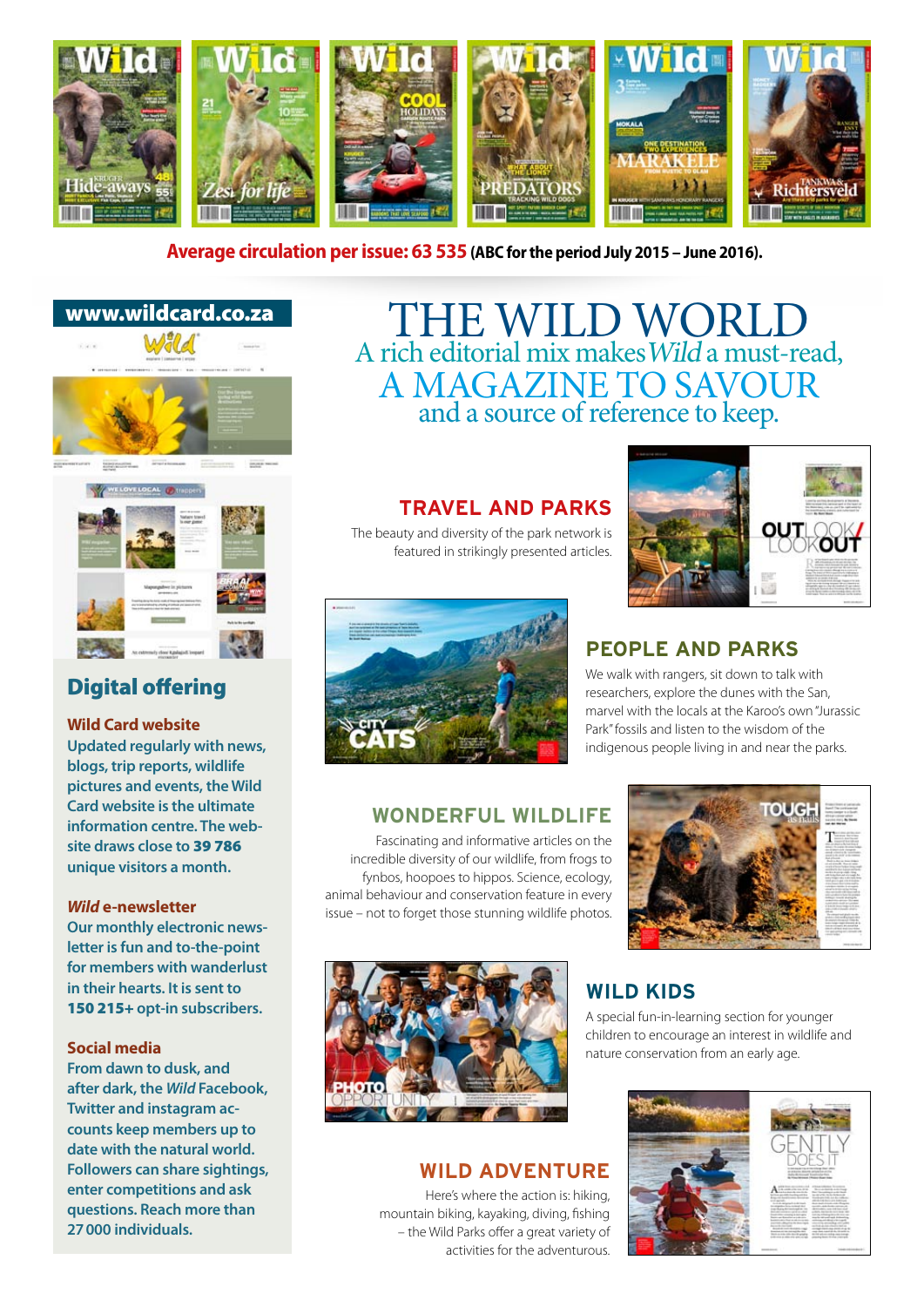# Advertising RATES

| Inside front cover DPS                                 | R100 500 |
|--------------------------------------------------------|----------|
| Inside back cover                                      | R 49 500 |
| Outside back cover                                     | R 52800  |
| Double page spread, full colour                        | R 87000  |
| Full page, full colour                                 | R 43 500 |
| Half page, full colour (vertical only) <b>R 29 950</b> |          |

Multiple bookings discount:

2 issues: 5% discount | 3 – 4 issues: 7.5% discount

#### **Insertion rates**

Costs for a preprinted insert per 1 000.

|                 | <b>RANDOM</b>     | <b>SPECIFIED</b>  |
|-----------------|-------------------|-------------------|
| <b>SINGLE</b>   | R 1040            | R 1140            |
| 4 PAGES         | R 1150            | R1265             |
| $6 - 8$ PAGES   | R <sub>1235</sub> | R1360             |
| 12 PAGES        | R 1365            | R 1500            |
| $16 - 24$ PAGES | R 1555            | R <sub>1710</sub> |
| 24+ PAGES       | POA               | POA               |

#### *Wild* **is mailed only to active members, which means there is none of the waste (minimum <25%) from unsold newsstand copies.**

### **Strategic partnership rates**

- Strategic partnerships are tailored to each partner's specific needs.
- **Annual partnership costs are negotiable and start at R200 000 inclusive** of agency commission.

### **Advertorial rates**

FPFC, with copy and pictures supplied: R48 500. Less multiple booking discount.

DPSFC, with copy and pictures supplied: R90 000. Less multiple booking discount.

Should it be necessary for Tip Africa Publishing to commission a photographer and/or journalist, or arrange a shoot, quotes will be supplied to client up-front and they will only be required to pay real costs. This will of course vary from project to project, but will be done as cost-effectively as possible.

#### **Web rates**

Web campaigns are dynamic in nature and we will offer tailor-made solutions to fit your budget, calculated on a base rate starting at R290 per thousand. Monthly sponsorship for website and e-newsletter available from R25 000.

| 728 x 90 pixels R290<br>300 x 600 pixels R375<br><b>Medium rectangle</b> 300 x 250 pixels <b>R320</b><br>468 x 120 pixels <b>R220</b> |
|---------------------------------------------------------------------------------------------------------------------------------------|

#### **e-newsletter**

With more than 150 215 individual subscribers our alternate weekly mailer offers superb reach and quality – espcially for last minute tactical campaigns. We have the following ad spaces available:

**Medium rectangle** 300 x 250 pixels **R320**  Native campaigns are available on application.

#### **All rates exclude agency commission, but exclude VAT.**

Cancellations will be accepted prior to the booking deadline, provided that the advertiser accepts liability for any costs already incurred before the cancellation or where unavoidable after cancellation.



**A 10% loading fee will be added to guaranteed position bookings.**



#### **MAGAZINE SPECIFICATIONS**

#### **FULL PAGE**

Trim size 176mm wide x 250mm deep Bleed size 186mm wide x 260mm deep Max. type size 166mm wide x 230mm deep

#### **DPS**

**Trim size** 352mm wide x 250mm deep Bleed size 362mm wide x 260mm deep Max. type size 332mm wide x 230mm deep

#### **HALF PAGE**

Trim size 88mm wide x 250mm deep Bleed size 98mm wide x 260mm deep Max. type size 70mm wide x 230mm deep

#### **Spring 2017 / wild 40**

Booking deadline – 2 August 2017 Material deadline – 8 August 2017 Publication date – 28 August 2017

#### **Summer 2017/18 / wild 41**

Booking deadline – 18 October 2017 Material deadline – 25 October 2017 Publication date – 13 November 2017

#### **Autumn 2017 / wild 42**

Booking deadline – 8 February 2018 Material deadline – 15 February 2018 Publication date – 6 March 2018

**Winter 2018 / wild 43**

Booking deadline – 10 May 2018 Material deadline – 17 May 2018 Publication date - 5 June 2018

- All rates exclude agency commission and VAT.
- Advertising space is subject to availability of booking.

#### **MATERIAL GUIDELINES**

Ads to be supplied digitally as PDFX-1a files via Websend, email, dropbox or wetransfer to riaan@tipafrica.co.za